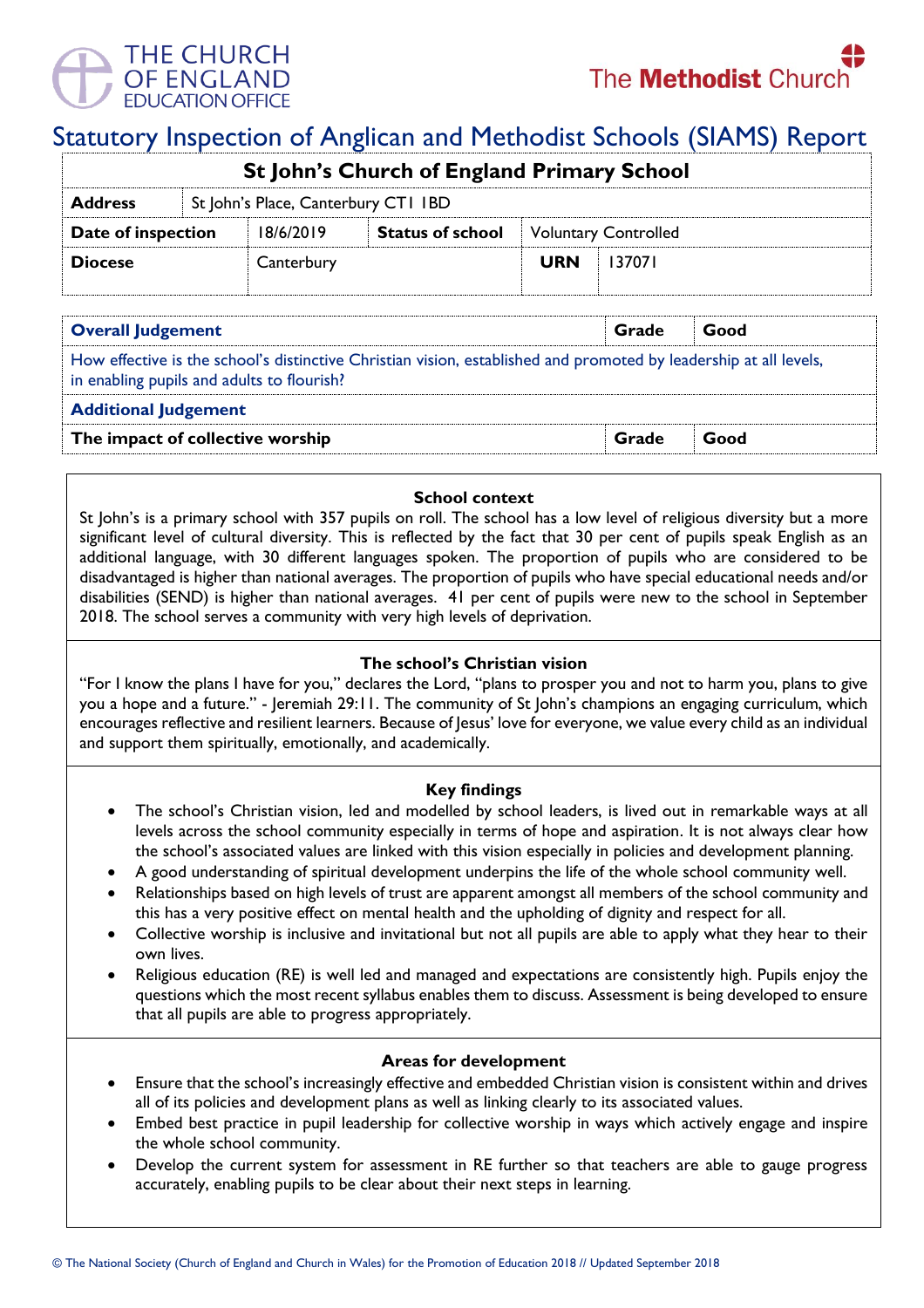# How effective is the school's distinctive Christian vision, established and promoted by leadership at all levels, in enabling pupils and adults to flourish?

#### **Inspection finding**

St John's distinctive, inclusive and effective vision, based on Jeremiah 29:11, is well articulated by all stakeholders. It is a lived vision characterised by hope and aspiration for all pupils. This is a non-negotiable for all school leaders in all that they say and do. The living and learning values within school are effective and are linked well to biblical stories. Pupils can talk about how they apply them in practical ways. However, it is not always clear how the vision explicitly drives particular policies and how the values are associated with the vision. There are very strong partnerships with the local church and community, all of which are used to raise aspiration. This means that pupils have rich and exciting opportunities which they might otherwise never experience such as those offered through the partnership with the King's School. These include learning a range of languages and Saturday morning music lessons. Links with local businesses helps pupils to articulate realistic goals for their futures based on an understanding of the world of work, as another element in the hope and aspiration of the school's vision.

Staff members understand that the vision defines the way in which they relate to everyone in school, the way in which they plan the curriculum and the ways in which they are supported by school leaders. They speak about having a clear understanding of the 'Christ-like' attitude which they and their senior leaders must model. Their particular gifts are nurtured by senior leaders, and then supported by continuing professional development. Governors monitor the school as a church school very well, demonstrating a deep concern for the most vulnerable pupils and families. Together with senior leaders, they ensure that funding is spent in ways which provide academic, spiritual, emotional and physical support, ensuring that pupils can flourish. This means that, for those pupils who are in school for significant periods of time, there is an upwards trend in progress, bringing them in line or slightly above national averages. Very high levels of mobility and need mean that not all pupils are able to meet national expectations. However, their individual progress is closely monitored and effective interventions are quickly put in place. Attendance is good and exclusions are very rare.

Spiritual wellbeing is well supported, including by the local clergy. Collective worship is quiet and reflective, giving pupils space in their day which they value. The prayer space, which is open to everyone during the day and to Key Stage 2 pupils at lunchtime, is well used. Pupils' prayers show that they understand prayer as thanksgiving, saying sorry and asking God to help them and others. Pupils' prayers also demonstrate their care for others less fortunate than themselves including local homeless people whom they have been out to help on the streets. They have a growing understanding of some of the important reasons for supporting good causes in terms of justice and fairness. Responses to big questions in RE also contribute to pupils' good spiritual development, and across the wider curriculum through 'bubbles' which capture deeper thinking.

Relationships built on very high levels of trust and on justice and forgiveness demonstrate how the vision is lived out day by day. The significant challenges faced by pupils and families in the local community are supported well, within the curriculum and beyond with remarkable levels of pastoral care. The wholly inclusive nature of the school means that pupils flourish in St John's when no place is able to be found for them elsewhere. Resources are very well matched to high levels of need, for example in the Safari room where particularly vulnerable children are supported. Counsellors are available for pupils and families, there is a play therapist, Makaton is used to support communication and inclusivity, and talk time contributes to a calm and nurturing environment for all. These and other approaches support mental health very well in pupils and their families. Staff speak with great gratitude about the care which has supported them through times of personal difficulty. A counsellor is available to them when needed.

Parents articulate different ways in which their children flourish especially through the celebration of difference and diversity. The carefully planned inclusion of all, including those who enter the school speaking no English from a range of cultures, means that acceptance is built quickly. Examples of this include celebrating a language of the month, cultural days and, in Year 2 during inspection, a Muslim pupil acting as the expert in RE lessons about Ramadan. Pupils have good knowledge and understanding of all the major world faiths and can explain how this will help them in their future lives. Pupils with different needs take part in all activities and are given equal opportunities across the curriculum and beyond.